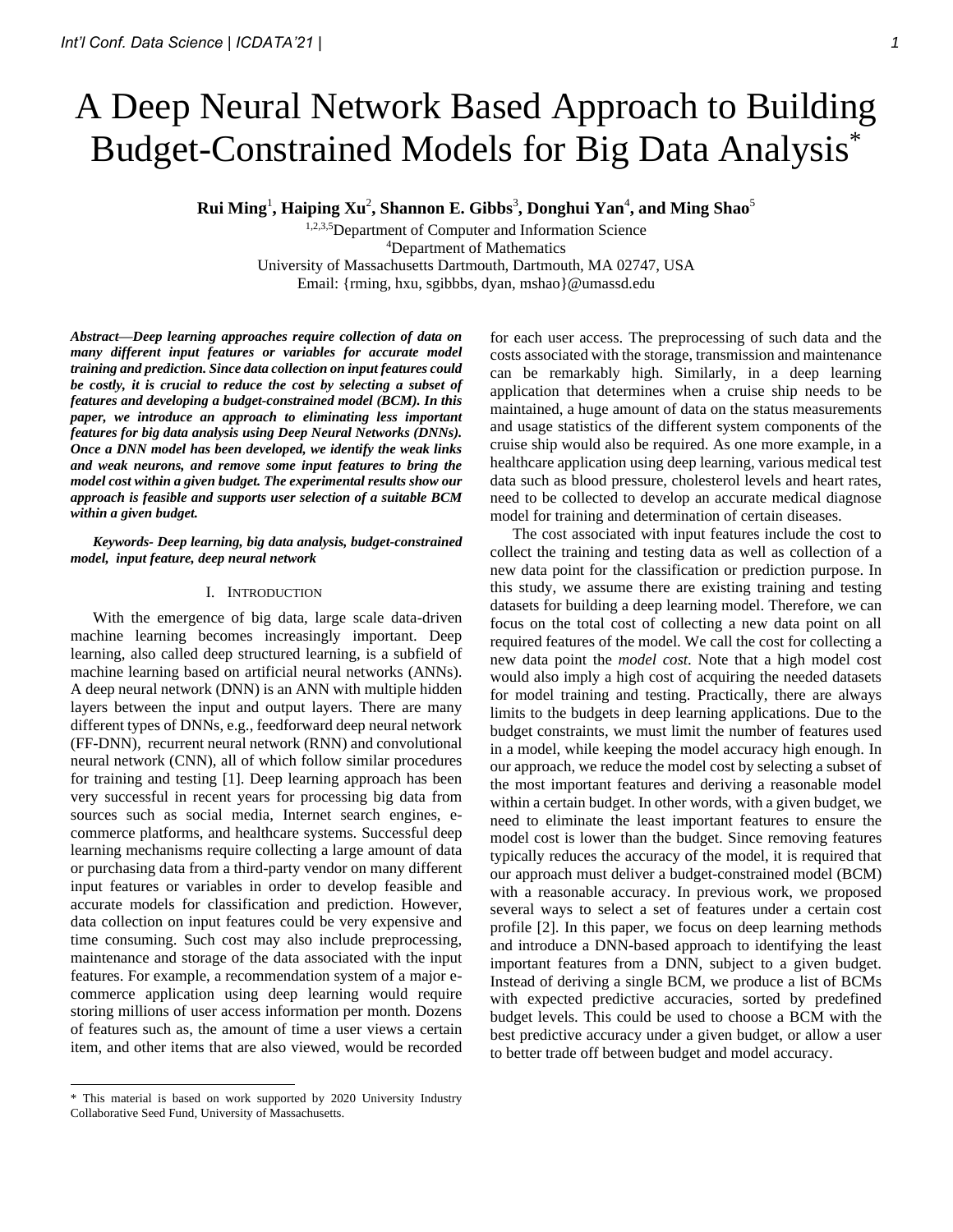## II. RELATED WORK

There have been many research efforts on big data analytics using deep learning approaches. Deep architectures such as DNNs can often capture hierarchical and complex patterns of the inputs for more effective analysis of big data than traditional statistical learning methods. For example, the "Google Brain" project has used large DNNs with about one million simulated neurons and one billion simulated connections to leverage big data for image enhancement, language translation, and robotics research [3]. Esteva et al. presented deep learning techniques using DNNs for medical imaging, electronic health record data processing, and robotic-assisted surgery in the healthcare domain [4]. They also demonstrated the application of deep learning in bioinformatics, e.g., building a deep-learning system in genomics to convert raw data into input data tensors, processed by DNNs for specific biomedical applications. Xu and Gade designed a systematic approach to designing a layered knowledge graph that can be converted into a structured DNN [5]. The structured DNN model has been used for smart real estate assessments, which outperforms conventional multivariate linear regression methods as well as prediction mechanisms used by the leading real estate companies such as Zillow and Redfin. Most of the deep learning approaches assume the availability of required datasets for predictive analysis without considering the cost associated with data collection. In contrast, our approach aims to derive budgetconstrained models by eliminating the least important features.

Previous work related to cost-sensitive learning is summarized as follows. Elkan showed the proportion of negative examples in a training set would affect the optimal cost-sensitive classification decisions for problems with differing misclassification costs [6]. He recommended first developing a classifier and then using the probability estimates calculated from the classifier to compute optimal decisions. Sheng and Ling proposed a method to select a proper threshold that produces the lowest misclassification cost [7]. The experimental results showed that thresholding, as a general method to develop a cost-sensitive algorithm, has the least sensitivity on the misclassification cost ratio. O'Brien et al. analyzed the relationship between systematic errors in the class probability estimates and cost matrices for multiclass classification [8]. They explored the effect on the class partitioning of the cost matrix and demonstrated the effectiveness of learning a new partition matrix. Zhou et al. proposed a method to select features by their probabilities that are inversely proportional to the costs [9]. They constructed a decision tree with feature costs and used a random forest-based feature selection algorithm to produce low-cost feature subsets. Ji and Carin presented a formal definition of the cost-sensitive classification problem and provided a solution using a partially observable Markov decision process (POMDP) [10]. Different from traditional approaches, features were selected in a sequential manner until no additional feature acquisition could be justified based on classification results. More recently, Maliah and Shani formulated the cost sensitive classification problem as a POMDP, taking both test and misclassification costs into consideration [11]. They used a tree-based MDP

approach to modeling a belief space and provided a scalable method for reasoning about future actions. Frumosu et al. proposed a method to reduce the production cost by predicting the number of faulty products while ensuring production quality delivery [12]. They reduced the problem to an imbalanced binary classification problem and solved the problem using Voronoi diagrams and the genetic algorithm.

The above cost-sensitive learning approaches provided useful methods to reduce test and misclassification costs; however, they are not aimed to provide users model options to meet the budget constraints. In addition, most of the existing cost-sensitive learning approaches are not deep learning approaches, which intrinsically have limitations in dealing with large datasets and complex problems such as medical diagnosis. In previous work [2], Yan et al. approached the problem of budget constrained learning, in terms of variable costs. They explored the solution space to produce a model schedule as a list of models, sorted by model costs and expected predictive accuracy. Based on this work, we further proposed a deep learning based approach to building budget-constrained models using deep neural networks. In this sense, our approach complements existing cost-sensitive learning approaches that are suitable for applications not involving large amount of data and provides a scalable solution to complex problems, such as cybersecurity, fraud detection and medical diagnosis.

## III. MODEL COST AND BUDGET-CONSTRAINED MODELS

Deep learning has been widely used in various fields such as medical diagnosis, autonomous driving, and mathematics education. DNNs are a type of deep learning methods widely adopted in big data analytics and large-scale data driven applications. Since DNN-based approaches have shown ground-breaking results in speech recognition and image recognition tasks in recent years, the number of applications using DNNs has exploded. In this paper, we demonstrate our deep learning approach using FF-DNN – a simple type of DNNs, to build BCMs for big data analysis.

## *A.* Model Cost of a Deep Neural Network

The FF-DNN model is usually treated as a "black box"; however, it is undeniable that every neuron in a hidden layer of a FF-DNN has certain significance or hidden semantics, and different neurons have different effects on the outputs of the model [5]. To a certain extent, the absolute weight value of a link in a neural network represents the impact of the source neuron to the target neuron. Such impact may pass through the layers of the neural network and influence the results of the output neurons. When an input neuron has the least impact on the results of the output neurons, its corresponding feature may become a candidate to be removed from the model with minimal impact on the model accuracy.

To adopt a well-trained deep learning model for prediction or classification, we need to collect data on a set of input features. For example, the set of input features to determine if a patient has a certain heart disease may include measures such as "blood pressure", "heart rate", "fasting blood sugar", "age", and "gender". The collection, purchase, and storage of data on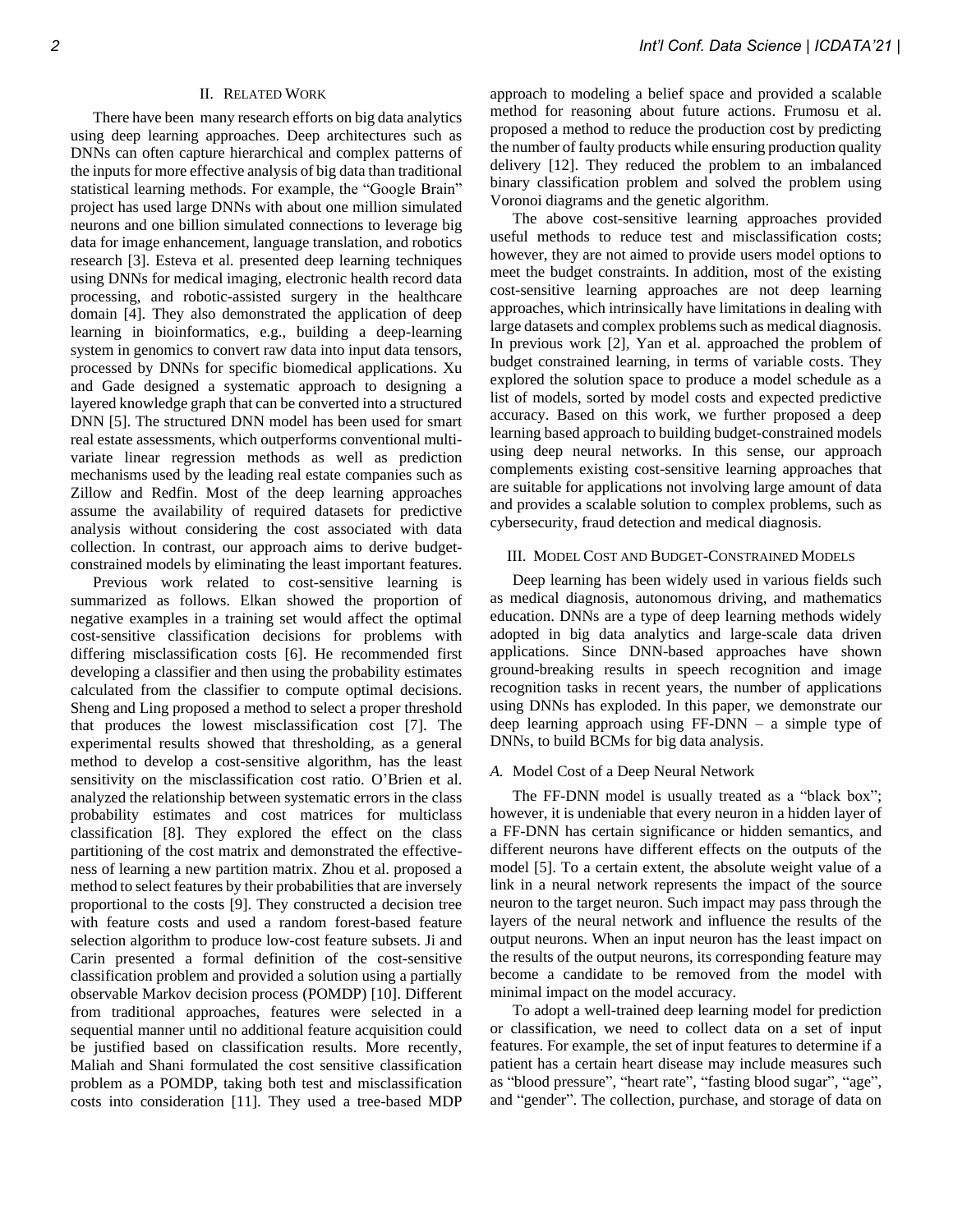different features may incur different feature cost. Let *F* be the set of all measurable features in a certain domain, where  $|F|$  = *m*. Let  $f = \{f_1, f_2, ..., f_K\}$  be a set of input features of a model  $Φ$ (*f*), which uses a total of *K* measurable features; thus, *f* ⊆ *F* and  $K \leq m$ . Let function  $c: F \mapsto Z^*$  be a mapping from feature *f*  $\in$  *F* to the cost of measuring feature *f*. To simplify matters, we assume a feature cost is a nonnegative integer from the set of nonnegative integers  $Z^*$ . We define the model cost of  $\Phi(f)$  as the summation of all feature costs as in Eq. (1).

$$
C(\varPhi(f)) = \sum_{i=1}^{K} c(f_i) \quad \text{where } f_i \in f \text{ and } |f| = K \tag{1}
$$

Given a budget level *b*, we need to find a set of features  $f \subseteq$ *F***,** such that the model cost of  $\Phi(f)$  is no more than *b*, and  $\Phi(f)$ has the best predictive accuracy. That is, to solve the optimal problem defined in Eq. (2).

$$
\arg \max_{f \subseteq F} \text{accuracy}(\varPhi(f)) \text{ subject to } C(\varPhi(f)) \leq b \quad (2)
$$

In our DNN-based approach, we start with all measurable features and a list of predefined budget levels. We gradually remove the least important input features until the model costs are within the budgets. For each budget level, once the least important features are removed, the remaining features form a new set of inputs for development of a new classifier. It is expected that the new model will be less accurate as the number of input features decreases; however, the costs of collecting data for training and prediction can be significantly reduced.

## *B.* Budget-Constrained Models

In the context of FF-DNN, a budget-constrained model or BCM  $\Phi(f)$  is defined as a 4-tuple  $(S, f, w, p)$ , where *S* is the structure of the FF-DNN,  $f$  is a set of input features that correspond to the set of input neurons in  $\Phi(f)$ , w is the weights of the links in  $\Phi(f)$ , and *p* the expected accuracy of the model. Note in this paper, *S* is defined as a fully connected DNN (FCDNN), while using partially connected DNNs (PCDNNs) is envisioned as a future, and more ambitious research direction.

Given a list of budget levels  $B = (b_1, b_2, ..., b_n)$  and a set of measurable features  $F = \{f_1, f_2, \ldots, f_m\}$ , our task is to build a list BCMs  $\Phi_i$ , where  $1 \leq i \leq n$ , and for each  $\Phi_i$ , with an identified subset of features from  $F$  such that the model satisfies Eq.  $(2)$ for budget *bi*. Table I shows an example of a list of BCMs with their expected model accuracy and lists of features, sorted by budget levels. With a given budget and a required accuracy, we can find the most suitable model from the table. For example, if the given budget is 1750, and the required model accuracy is 0.94, we shall choose the BCM with the set of features {1,4,5,8,10}, whose model cost is 1500 that is less than 1750.

TABLE I. AN EXAMPLE OF A LIST OF BCMS UNDER BUDGETS

| Model       | <b>Budget</b> | Accuracy | <b>Features</b>          |
|-------------|---------------|----------|--------------------------|
| $\Phi_1$    | 3000          | 0.9615   | $\{1,2,4,5,8,10,11,12\}$ |
| $\Phi_{2}$  | 2500          | 0.9519   | ${1,2,4,5,8,10,11}$      |
| $\Phi_3$    | 2000          | 0.9433   | ${1,4,5,8,10,11}$        |
| $\varPhi_4$ | 1500          | 0.9406   | ${1,4,5,8,10}$           |
| $\Phi_5$    | 1000          | 0.9357   | ${1,5,8,10}$             |
| $\Phi_{6}$  | 500           | 0.9325   | ${1,5,10}$               |

## *C.* A Framework for Building a Budget-Constrained Model

With sufficient training and testing datasets, our approach aims to develop a BCM with its model cost within a given budget level. The framework for generating a BCM under a given budget is illustrated in Fig. 1.



Fig. 1. A Framework of generating a BCM under a given budget

For any raw data, whether captured by measurement or purchased from a third-party vendor, there is typically a lot of unnecessary information. We first need to preprocess the data and retrieve the needed fields in a desired format. Since data points with missing information or wrong information could negatively affect the training and testing results, such data points must be fixed or considered as outliers to be removed from the dataset. The dataset is then split into a training dataset and a testing dataset. Note that to simplify Fig. 1, we do not show the process of partitioning the dataset into *k* equal sized subsamples for the *k*-fold cross-validation purpose. We extract all the features from the dataset to build the first model. After the model is fully trained, we check if the model cost is higher than the given budget. If the answer is yes, we find the least important feature, remove it using an algorithm described in Section IV, and create a new model using the remaining features. This procedure is repeated until the model cost becomes less than or equal to the given budget. In this case, the testing dataset is used to calculate the expected model accuracy. Finally, the 4-tuple  $(S, f, w, p)$ , i.e., the structure *S* of the FF-DNN, the set of input features *f*, the weights of the links *w* in the model, and the expected accuracy *p* of the model, is recorded as the resulting BCM for the given budget.

#### IV. GENERATION OF BUDGET-CONSTRAINED MODELS

#### *A.* Identifying the Least Important Input Feature

In our DNN-based approach, we define a set of thresholds for the links of the neural network, designed to identify and eliminate the weak links. When a neuron's output links are all identified as weak links, the neuron is considered to have minimal impact on the output, and thus, it is considered a weak neuron. Our approach starts with the last hidden layer that most directly affects the output neurons, and then works backward to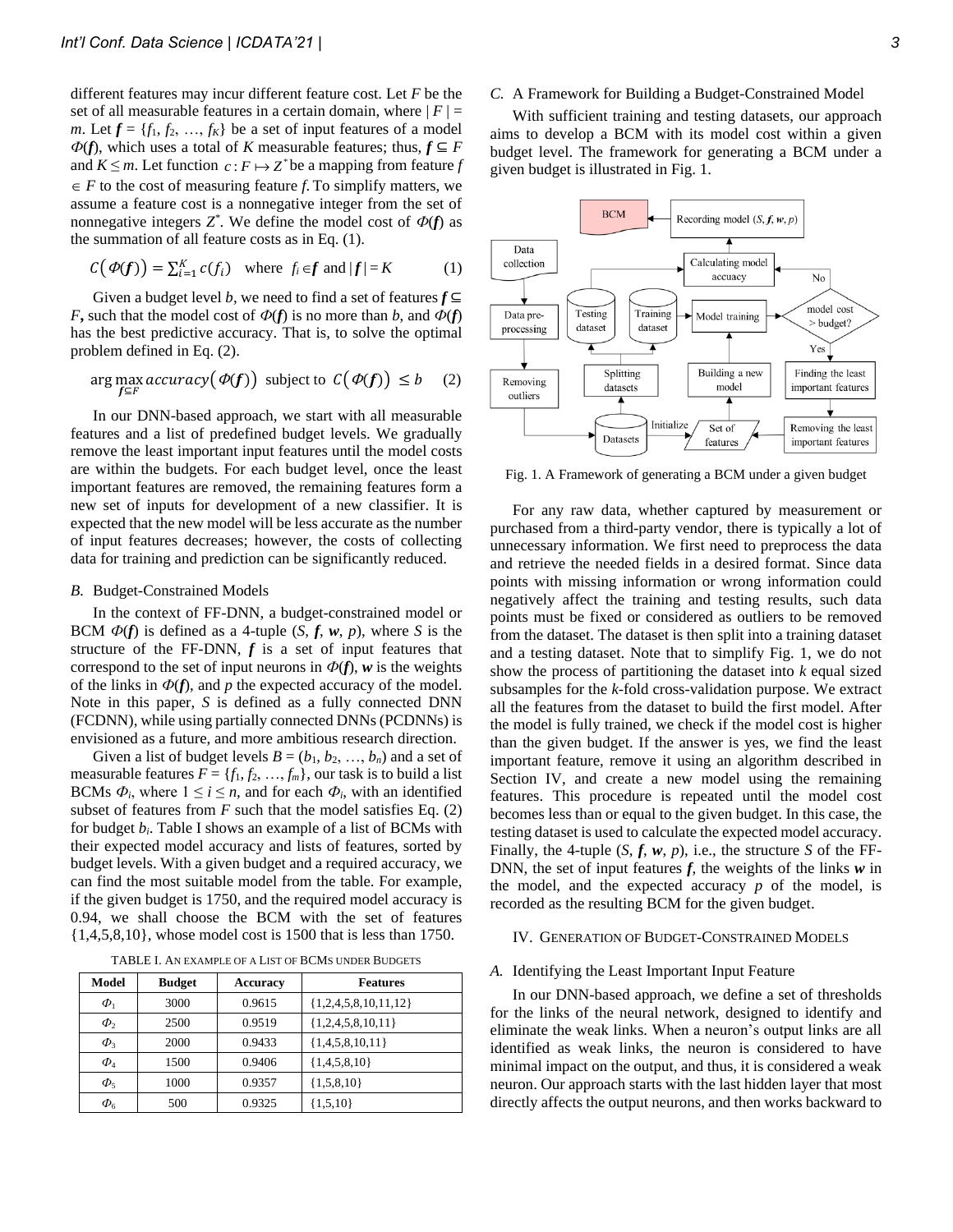determine the weak links and weak neurons. The procedure repeats until we find weak input neurons, whose corresponding features become a candidate to be removed from the model.

We now use a few examples to show how to identify weak links and weak neurons. Since multiple source neurons link to a target neuron, the weights of each link represent their impact on the target neuron. The higher absolute value of a weight, the higher the impact a source neuron has on the target neuron. We can identify the weak links by setting a threshold for each target neuron of a link. For example, in Fig. 2 (a), the link threshold for target neuron  $t_n$  is set to 0.3. Consequently, the link from source neuron  $n_1$  to  $n$  is marked as a weak link (denoted by a dashed line) as the weight of the link is 0.1 that is less than *tn*.



Fig. 2. Examples of (a) weak link and (b) weak neuron

On the other hand, a source neuron links to multiple target neurons. If the links coming from a source neuron have all been identified as weak links, that source is marked as a weak neuron. For example, in Fig. 2 (b), all links coming from source neuron *n* are weak links because their link weights are less than their corresponding thresholds; thus, neuron *n* is marked as a weak neuron denoted by a dashed circle.

If a neuron is identified as a weak neuron, its impact on the outputs of the neural network is considered minimal. Therefore, all links connecting that weak neuron are considered as weak links because if we remove the weak neuron from the DNN, all its incoming links will also be removed. Fig. 3 shows such an example with neuron  $n<sub>5</sub>$  being a weak neuron.



Fig. 3. An example of weak links connecting to a weak neuron

As shown in Fig. 3, since neuron  $n_5$  is a weak neuron, neuron  $n_1$  to  $n_4$  would have little impacts on the outputs of the neural network through their links to  $n_5$ ; therefore, we can reasonably mark links  $l_1$ ,  $l_2$ ,  $l_3$  and  $l_4$  as weak links. Being said, a link is marked as a weak link in either of the following two cases: 1) its weight is less than the threshold, and 2) its target neuron is a weak neuron.

Fig. 4 presents an example of a FF-DNN model with four layers including two hidden layers. There are three input neurons  $n_{11}$ ,  $n_{12}$  and  $n_{13}$ , which correspond to three input features. All neurons except the input neurons have been assigned thresholds. Note that the thresholds for the neurons can be different, and each threshold of a neuron *n* is initialized based on the weights of all links that connect to neuron *n*. As described later in this section, the thresholds need to be adjusted if no weak input neuron can be identified.



The steps to identify weak links and weak neurons of the neural network in Fig. 4 are illustrated in Fig. 5. From the figure, we can see the process starts with the last hidden layer and works backward to the input layer. For example, in Layer 3, since the neuron  $n_{31}$  contains only one output link, which is a weak link, it is marked as a weak neuron. Similarly, in Layer 2, since neuron  $n_{21}$  contains links that are either weak or connect to a weak neuron, neuron  $n_{21}$  is then marked as a weak neuron as well. Finally, in Layer 1, two input neurons  $n_{11}$  and  $n_{12}$  are identified as weak neurons; thus, their corresponding input features are candidate features to be removed from the model. It is worth noting that, in our approach, when more than one weak input neurons are identified, the least important feature is considered to be the one having the highest feature cost; therefore, minimizing the model cost.



Fig. 5. The steps to identify weak links and weak neurons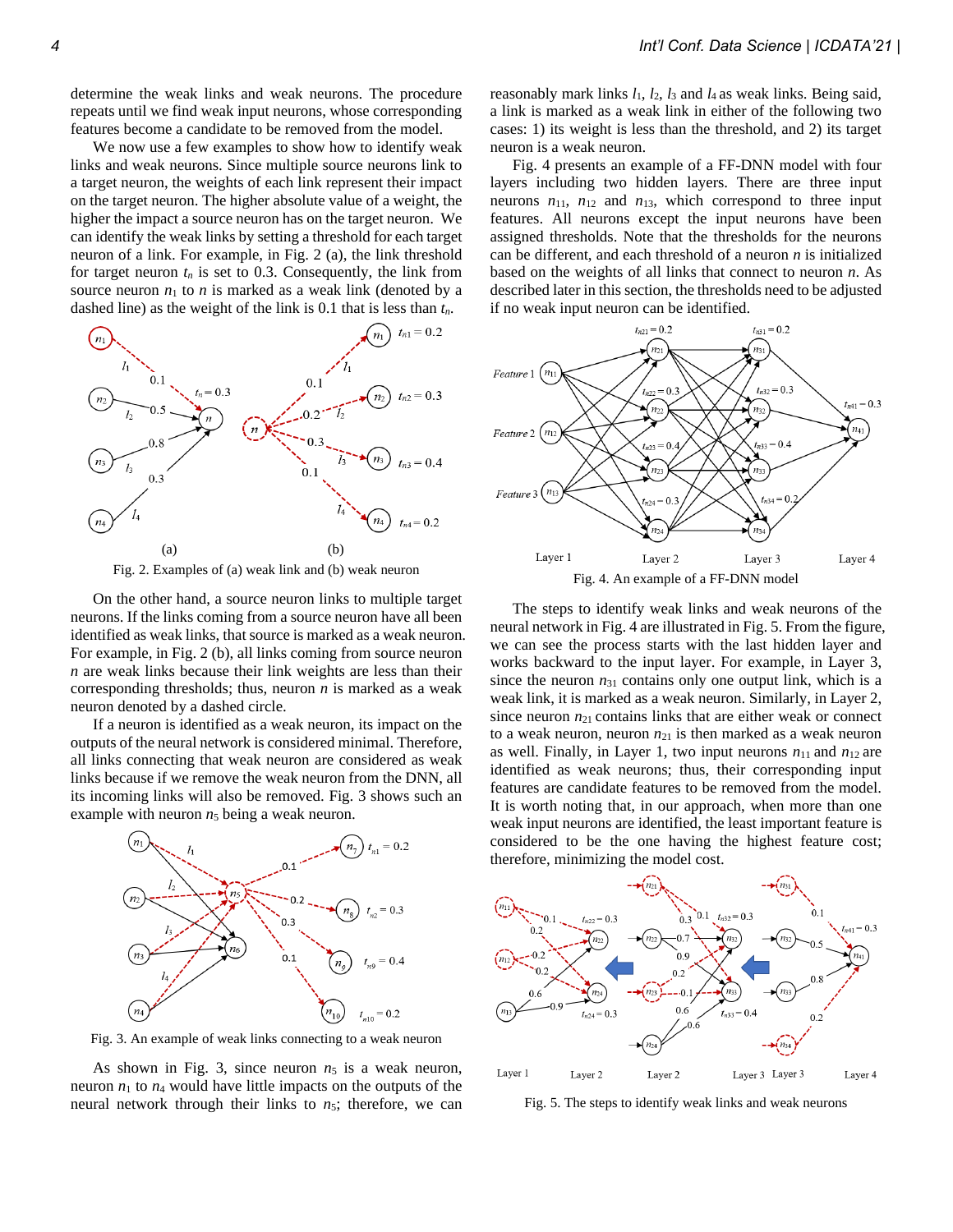The procedure of finding the least important feature is shown in Algorithm 1. As described in the algorithm, given a FF-DNN  $\Phi(f)$  with *L* layers, all neurons and links in  $\Phi(f)$  are initially considered strong. A very low initial threshold  $\delta_n$  is set for each neuron *n*, except for the input layer, based on the weights of the input links to neuron *n*. Starting from the last hidden layer  $l_{L-1}$ , all the weak neurons and weak links are marked in a backward manner. To ensure that the input layer contains at least one weak neuron, the value of each threshold can be increased gradually. Finally, a weak neuron in the input layer is selected and its corresponding input feature is identified as the least important feature *f \** .

#### **Algorithm 1: Finding the Least Important Feature**

**Input:** A FF-DNN  $\Phi(f)$  with *L* layers including input layer  $l_1$  and output layer  $l_L$ , where  $f$  is a set of features and  $L \geq 4$ . **Output:** The least important feature *f \* .*

- 1. Let all neurons/links in  $\Phi(f)$  be strong neurons/links
- 2. Let *f \** be the least important feature, initialized to *null*
- 3. **for**  $i = 2$  to  $L$
- 4. **for** each neuron *n* in layer  $l_i$
- 5. Initialize the threshold  $t_n$  of neuron *n* with small value  $\delta_n$ 6. **while** *f\** is *null*
- 7. **for**  $i = L$ -1 to 1 // identify weak links/neurons backward
- 8. **for** each target neuron  $\beta$  in  $l_{i+1}$ 9. **for** each source neuron  $\alpha$  in  $l_i$ 10. Let  $w_\gamma$  be the weight of the link  $\gamma$  from  $\alpha$  to  $\beta$ 11. **if**  $w_\gamma < t_\beta$  or  $\beta$  is a weak neuron 12. Mark link *γ* as a weak link
- 13 **for** each source neuron  $\alpha$  in  $l_i$
- 14. **if** all links from source neuron *α* are weak links
- 15. Mark source neuron *α* as a weak neuron
- 16. **if** there is no weak neuron in input layer *l*<sup>1</sup>
- 17. Let threshold  $t_n$  of each target neuron *n* in  $\Phi(f)$  be  $2*\delta_n$
- 18. **else** // there are one or more weak input neurons
- 19. Select a weak neuron  $\alpha^*$  in  $l_1$  with highest feature cost
- 20. Set  $f^*$  to the input feature corresponding to  $\alpha^*$
- 21. **return** *f \**

### *B.* Generating a FF-DNN based BCM

Once we are able to identify the least important input feature in our FF-DNN based deep learning approach, we can generate a FF-DNN model that satisfies a budget requirement. Let a given budget be *b*. We develop a FF-DNN model that satisfies the requirements described in Eq. (2). This may require going through a number of steps to remove more than one input feature to meet the budget requirement. Each time when the least important feature is removed, we build a new FF-DNN model and train it using the same datasets. It is expected that the new model is less accurate than its previous model version as the number of input features decreases. With the trained new model, we identify the least important feature again until the budget requirement is met. Algorithm 2 shows the procedure to generate a BCM given budget level *b*, dataset *D* with a set of features *F*, and model cost function  $C(\Phi(f))$ . To make the model cost  $C(\Phi(f)) \leq b$ , starting from  $f = F$ , the method gradually removes the least important feature using Algorithm 1. Finally, the model  $\Phi(f)$  is created and trained on the *f* that

satisfies  $C(\Phi(f)) \leq b$ , and the corresponding 4-tuple  $(S, f, w, p)$ representing BCM  $\Phi(f)$  is returned as the result.

## **Algorithm 2: Generating a BCM Under a Given Budget**

**Input:** Dataset *D* with a set of *m* measurable features  $F = \{f_1, f_2, \ldots, f_m\}$  $f_m$ , model cost function  $C(\Phi(f))$ , and a given budget *b*.

**Output:** 4-tuple  $(S, f, w, p)$  representing BCM  $\Phi(f)$  with  $C(\Phi(f)) \leq b$ .

- 1. Let *f* be the set of measurable features *F*
- 2. Randomly partition *D* into *k* equal sized subsamples.
- 3. **while**  $C(\Phi(f)) > b$  // model cost is greater than the given budget
- 4. Create a FF-DNN *Ф*(*f*) with a set of features *f*
- 5. Train and test *Ф*(*f*) with dataset *D* using *k*-fold cross-validation
- 6. Invoke Algorithm 1, and let *f\** be the least important feature
- 7. Remove feature *f\** from *f*
- 8. Create a FF-DNN *Ф*(*f*) with a set of features *f*
- 9. Train and test  $\Phi(f)$  with *D*, and save weights *w* and accuracy *p*
- 10. Let *S* be the structure of FF-DNN *Ф*(*f*).
- 11. **return** 4-tuple  $(S, f, w, p)$

#### *C.* Generating a List of BCMs

Developing a deep learning model under a specific budget may possibly result in failing to achieve the required predictive accuracy or wasting money on unnecessary features. For example, a low given budget for a deep learning model adopted in a cardiac diagnosis application may only use a limited number of features, which could make the prediction accuracy less than 60%. Such an application is obviously not marketable. On the other hand, suppose a vehicle routing simulation application has already achieved close to 100% prediction accuracy with a reasonable model cost. If we continue to improve the model with more features under a higher budget, it cannot improve the predictive accuracy significantly and will inevitably waste money. To avoid the above undesirable situations, users shall be allowed to trade off between various budget levels and the required predictive accuracy for a suitable cost-effective deep learning model. Algorithm 3 shows the procedure to generate a list of BCMs *LBCM*, given a maximum budget *bmax* and a distance *d* between two consecutive budget levels. Each generated BCM satisfies the minimal accuracy requirement as well as its corresponding budget requirement.

#### **Algorithm 3: Generating a List of BCMs**

- **Input:** The maximum budget  $b_{max}$ , the distance  $d$  between two consecutive budget levels, and the minimum required predictive accuracy *pmin*
- **Output:** A list of BCMs *L<sub>BCM</sub>* that meet the budget and predictive accuracy requirements
- 1. Let *LBCM* be a list of BCMs, initialized to an *empty* list.
- 2. Let *b* be a budget level, initialized to *bmax*
- 3. **while**  $b > 0$  // a budget level should be always greater than 0
- 4. Invoke Algorithm 2, and let (*S*, *f*, *w*, *p*) be a 4-tuple representing BCM  $\Phi(f)$  with  $C(\Phi(f)) \leq b$
- 5. **if**  $p \ge p_{min}$  // the expected model accuracy is no less than  $p_{min}$
- 6. Add the 4-tuple  $(S, f, w, p)$  into  $L_{BCM}$
- 7. **else return** *LBCM*
- 8.  $b = b d$
- 9. **return** *LBCM*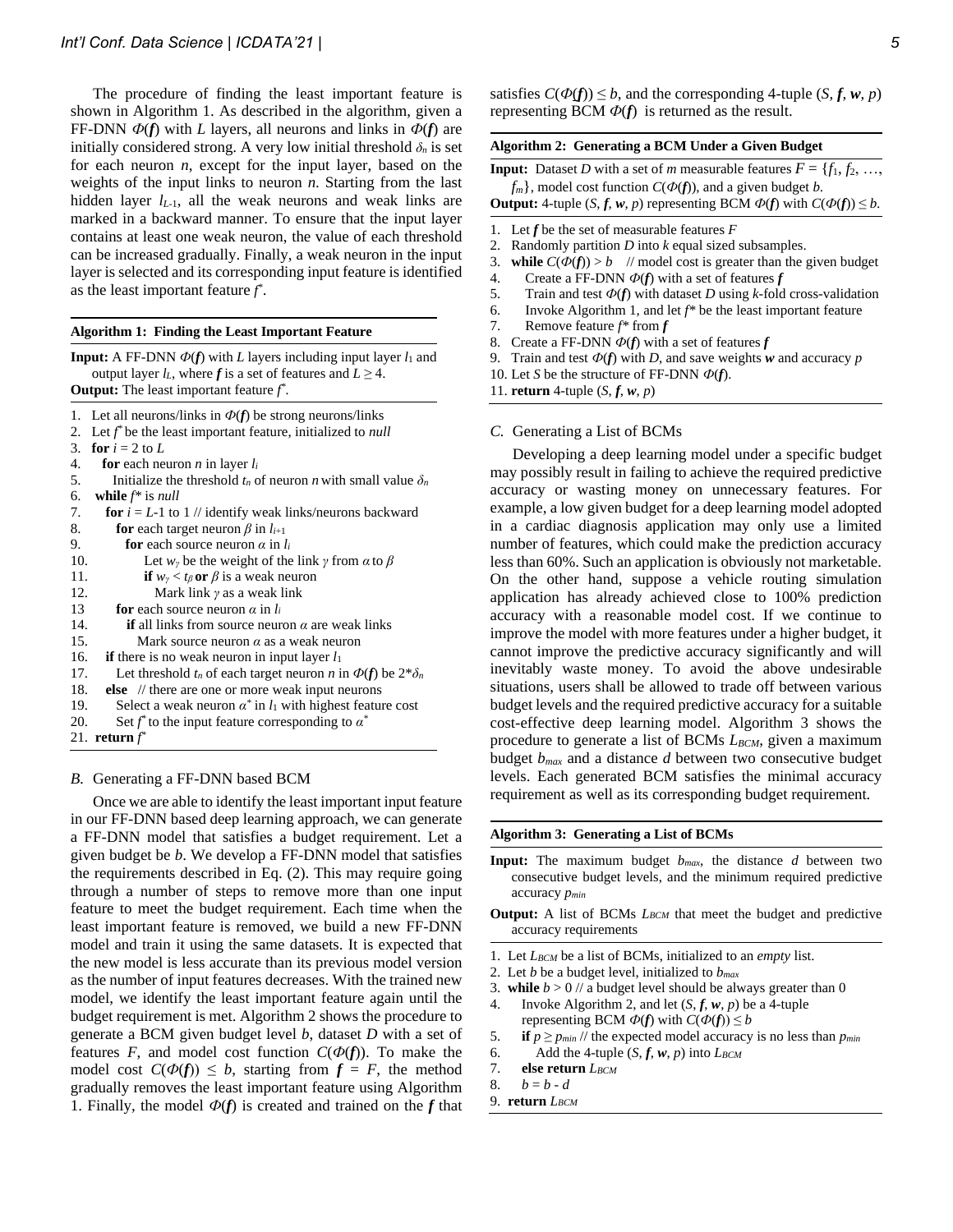## V. CASE STUDY

The major goal of our approach is to develop a list of DNN models that meet budget requirements, while keeping the predictive accuracy of each model as high as possible. To validate the feasibility and performance of our approach, we conduct experiments on two datasets from the UC Irvine Machine Learning Repository [13]. The two datasets are the *Early-stage diabetes risk prediction dataset* (*DS*1) and the *Heart disease dataset* (*DS*2). To facilitate the application of our approach and ensure fully trained models as well as improved model accuracy, we adopt the TensorFlow [14] to develop FF-DNNs for the experiments and apply *k*-fold cross-validation to train and test the models. Each dataset is randomly divided into 10 datasets for 10-fold cross-validation. For categorical data, we use one-hot encoding to divide the corresponding feature into multiple in order to improve model performance. For example, the feature *Itching* in *DS*1 is a categorical feature with a value of either "Yes" or "No", representing the presence or absence of itching symptoms, respectively. Using the one-hot encoding, the feature *Itching* can be split into two features, namely *Itching\_Yes* and *Itching\_No*. If *Itching* has value "Yes", it is replaced by two features *Itching Yes* = 1 and *Itching*  $No =$ 0; otherwise, we set *Itching*  $Yes = 0$  and *Itching*  $No = 1$ .

## *A.* The Early Stage Diabetes Risk Prediction Dataset

The Early-stage diabetes risk prediction dataset includes 520 instances, collected using direct questionnaires from the patients of Sylhet Diabetes Hospital in Sylhet, Bangladesh [13]. There are 13 categorical attributes used as features, namely *Age*, *Sex*, *Polydipsia*, *Weakness*, *Polyphagia*, *Genital thrush (Gthrush)*, *Visual blurring (Vblur)*, *Itching*, *Irritability*, *Delayed healing (Dheal)*, *Partial paresis (Par)*, *Muscle stiffness (Mstiff)* and *Alopecia.* Each input feature is assigned a feature ID as shown in Table II.

TABLE II. FEATURES IN EARLY-STAGE DIABETES RISK PREDICTION DATASET

| <b>DS1 Input Feature [Feature ID]</b> |                |                  |                |             |  |
|---------------------------------------|----------------|------------------|----------------|-------------|--|
| Dheal $[1]$                           | Alopecia [2]   | Vblur [3]        | Obesity [4]    | Itching [5] |  |
| Gthrush [6]                           | Polydipsia [7] | Irritability [8] | Polyphagia [9] | Par $[10]$  |  |
| Mstiff $[11]$                         | Weakness [12]  | Age $[13]$       |                |             |  |

The label of each data point is an output categorical feature of *Diabetes*, which has the value of either "Yes" or "No", indicating whether a patient has diabetes or not. The FF-DNN models that we build for this dataset have 5 hidden layers with 120 hidden neurons in each hidden layer. We set the feature costs randomly by sampling from [100, 300] uniformly, except for the costs of *Sex* and *Age*, which are set to 0. In the following experiments, the maximum budget level  $b_{max}$  is set to 1900, which is greater than the total cost of all features in the diabetes dataset; thus, the initial BCM model shall consist of all the features with the potential maximum predictive accuracy. We set a distance  $d = 200$  between two consecutive budget levels, gradually decrease the budget level, and derive the corresponding BCMs. This process stops when the predictive accuracy becomes less than the minimum required predictive accuracy  $p_{min} = 0.65$ , as predefined for the experiments.

Table III shows a list of BCMs generated by applying Algorithm 3, where the features are represented by the feature ID as defined in Table II. For example, the BCM *Ф*8, with the given budget of 500 and expected predictive accuracy of 0.8173, has a set of input features {3,6,7,13}, representing the features of *Visual blurring*, *Genital thrush*, *Polydipsia*, and *Age*.

TABLE III. LIST OF BCMS FOR THE EARLY-STAGE DIABETES DATASET

| Model                       | <b>Budget</b> | <b>Accuracy</b> | <b>DS1</b> Input Features           |
|-----------------------------|---------------|-----------------|-------------------------------------|
| $\Phi_1$                    | 1900          | 0.9615          | $\{1,2,3,4,5,6,7,8,9,10,11,12,13\}$ |
| $\Phi$                      | 1700          | 0.9423          | ${1,3,4,5,6,7,8,9,10,11,13}$        |
| $\Phi_3$                    | 1500          | 0.9423          | ${1,3,4,5,6,7,8,9,10,13}$           |
| $\varPhi_4$                 | 1300          | 0.9327          | ${1,3,5,6,7,8,9,10,13}$             |
| $\Phi_5$                    | 1100          | 0.9327          | ${1,3,6,7,9,10,13}$                 |
| $\Phi_{6}$                  | 900           | 0.9135          | ${3,6,7,9,10,13}$                   |
| $\Phi_7$                    | 700           | 0.8462          | ${3,6,7,9,13}$                      |
| $\phi_{8}$                  | 500           | 0.8173          | $\{3,6,7,13\}$                      |
| $\varPhi_{\text{\tiny{Q}}}$ | 300           | 0.7115          | $\{3,13\}$                          |

The list of BCMs in Table III allows a user to select an appropriate deep learning model based on the budget and accuracy requirements. For example, when the given budget is 1600 and the required accuracy is 0.94, the user shall select the BCM  $\Phi_3$  with the set of features {1,3,4,5,6,7,8,9,10,13}. In this case, the expected predictive accuracy is 0.9423, which is greater than the required accuracy 0.94. However, if the required accuracy becomes 0.95, the user will have to increase the budget to 1900 and select the first model  $\Phi_1$  with expected predictive accuracy 0.9615, being greater than 0.95.

To demonstrate the expected performance of our approach, we compare it with two different approaches: the cost-based approach and the random selection approach. With the given features and the cost function, the cost-based approach works in accordance with the principle that it always removes the most expensive feature to make the model cost decrease quickly; while the random selection approach randomly removes a feature each time to reduce the model cost.

For each of the three approaches, we generate 10 BCMs for each budget level, and select the model with the highest prediction accuracy. The highest predictive accuracy vs. model cost at each budget level is presented in Fig. 6.



Fig. 6. Predictive accuracy over predefined budget levels (*DS*1)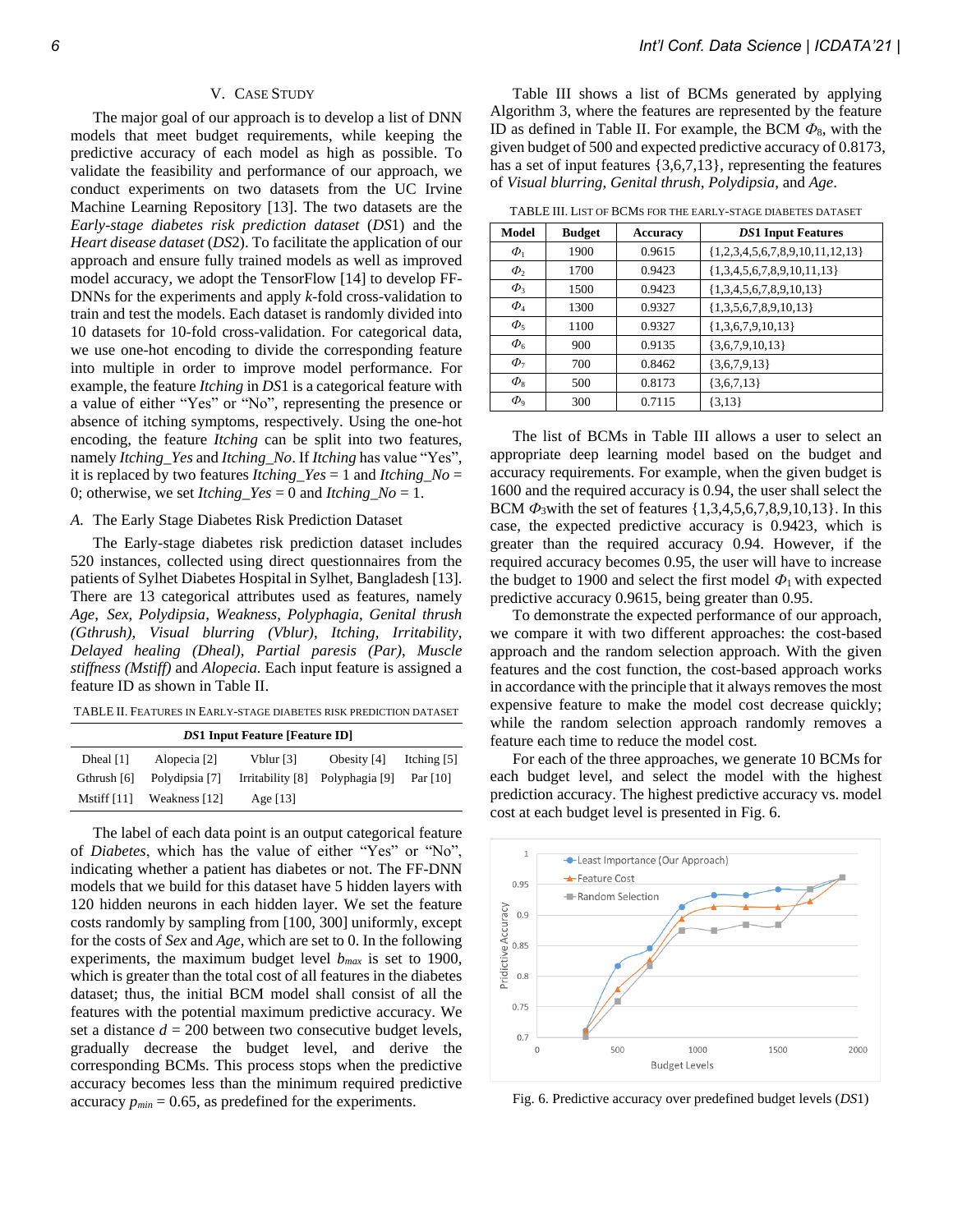From Fig. 6, we can see that our approach outperforms the other two approaches at each budget level, while the cost-based approach works better than the random-selection approach in most of the cases. Since the cost-based approach removes the most expensive feature at each step, it can remove the minimum number of features to make the model cost below a given budget. Compared with the random-selection approach, the cost-based approach would generally perform better than the random selection approach as more features could be kept for a given budget, potentially leading to a higher accuracy. However, the cost-based approach may also mistakenly remove the most expensive feature that is also an important one. This is the reason why the cost-based approach cannot perform as well as our approach. Note that our approach always removes the least important feature first, which has the lowest impact on the model prediction accuracy. In the figure, all three curves intersect at budget level 1900, the reason being, all three approaches share the same FF-DNN that uses all input features, and thus, they have the same accuracy. In addition, we notice that the accuracies of all three methods drop sharply when the budget level becomes less than 900; whereas the budget levels above 900 maintain high accuracies of all three methods. This indicates that the BCM  $\Phi_6$  from Table III with the budget level of 900 may be considered as the most cost-effective model.

To further demonstrate that our approach leads to a higher degree of model accuracy than the other two approaches. We conduct experiments using the three approaches by removing only one feature at a time. Fig. 7 shows the comparison results among the three approaches showing how accuracy changes with the number of features removed. As demonstrated in the figure, for any number of features removed, our approach consistently achieves the highest model accuracy than the other two approaches.



Fig. 7. Accuracy changes with the number of features removed (*DS*1)

#### *B.* The Heart Disease Dataset

The Heart disease dataset contains 76 attributes, but only 14 features is used in this experiment for demonstration purpose [13]. The 14 features include 7 categorical attributes, namely *Sex*, *Chest pain type (Cp)*, *Slope of the peak exercise ST segment (Slope)*, *Resting electrocardiographic results (Restecg)*, *Number of major vessels colored by fluoroscopy* 

*(Ca)*, *Exercise induced angina (Thal), Thallium Stress Test (Exang)*, along with 6 integer attributes, namely *Age*, *Resting blood pressure (Trestbps)*, *Serum cholestoral in mg/dl (Chol)*, *Fasting blood sugar (Fbs)*, *Maximum heart rate achieved (Thalach)*, and *ST depression induced by exercise relative to rest (Oldpeak)*. Each input feature is assigned a feature ID as shown in Table IV.

TABLE IV. FEATURES IN HEART DISEASE DATASET

| <b>DS2</b> Input Feature [Feature ID] |              |            |          |                |  |  |
|---------------------------------------|--------------|------------|----------|----------------|--|--|
| Ca <sub>[1]</sub>                     | Exang $[2]$  | $Cp$ [3]   | Thal [4] | Thalach [5]    |  |  |
| Oldpeak $[6]$                         | Trestbps [7] | Slope [8]  | Fbs [9]  | Restecg $[10]$ |  |  |
| Chol [11]                             | $Sex$ [12]   | Age $[13]$ |          |                |  |  |

The label of each data point is an output categorical feature of *Diagnosis of heart disease*, which has the value of either "Yes" or "No", indicating whether a patient has a heart disease or not. The FF-DNN model we built for this dataset contains 3 hidden layers with 200 hidden neurons in each hidden layer. Similar to the experiments on the Early-stage diabetes risk prediction dataset, we set the maximum budget level *bmax* to 1600, the distance  $d = 200$  between two consecutive budget levels, and the minimum required predictive accuracy *pmin* to 0.65. Table V shows the list of BCMs generated using our approach with random feature costs sampling from [100, 300].

|                                   |  | TABLE V. LIST OF BCMS FOR THE HEART DISEASE DATASET |  |      |  |  |
|-----------------------------------|--|-----------------------------------------------------|--|------|--|--|
| and the company of the company of |  |                                                     |  | ____ |  |  |

| Model         | <b>Budget</b> | Accuracy | <b>DS2</b> Input Features         |
|---------------|---------------|----------|-----------------------------------|
| $\Phi_1$      | 1600          | 0.9333   | ${1,2,3,4,5,6,7,8,9,10,11,12,13}$ |
| $\Phi$        | 1400          | 0.9111   | ${1,2,3,4,6,8,9,10,11,12,13}$     |
| $\Phi$        | 1200          | 0.9111   | ${1,2,3,6,8,9,10,11,12,13}$       |
| $\Phi_4$      | 1000          | 0.8889   | ${1,2,3,6,9,10,12,13}$            |
| $\Phi_{5}$    | 800           | 0.8444   | ${1,2,6,9,10,12,13}$              |
| $\Phi_{6}$    | 600           | 0.8222   | $\{2,6,10,12,13\}$                |
| $\Phi_7$      | 400           | 0.8000   | ${6,10,12,13}$                    |
| $\varPhi_{8}$ | 200           | 0.7778   | ${6,12,13}$                       |

Now, we compare the performance of our approach with that of the cost-based approach and the random selection approach by generating lists of BCMs for various budget levels. The results of predictive accuracy over predefined budget levels for the three approaches are shown in Fig. 8.



Fig. 8. Predictive accuracy over predefined budget levels (*DS*2)